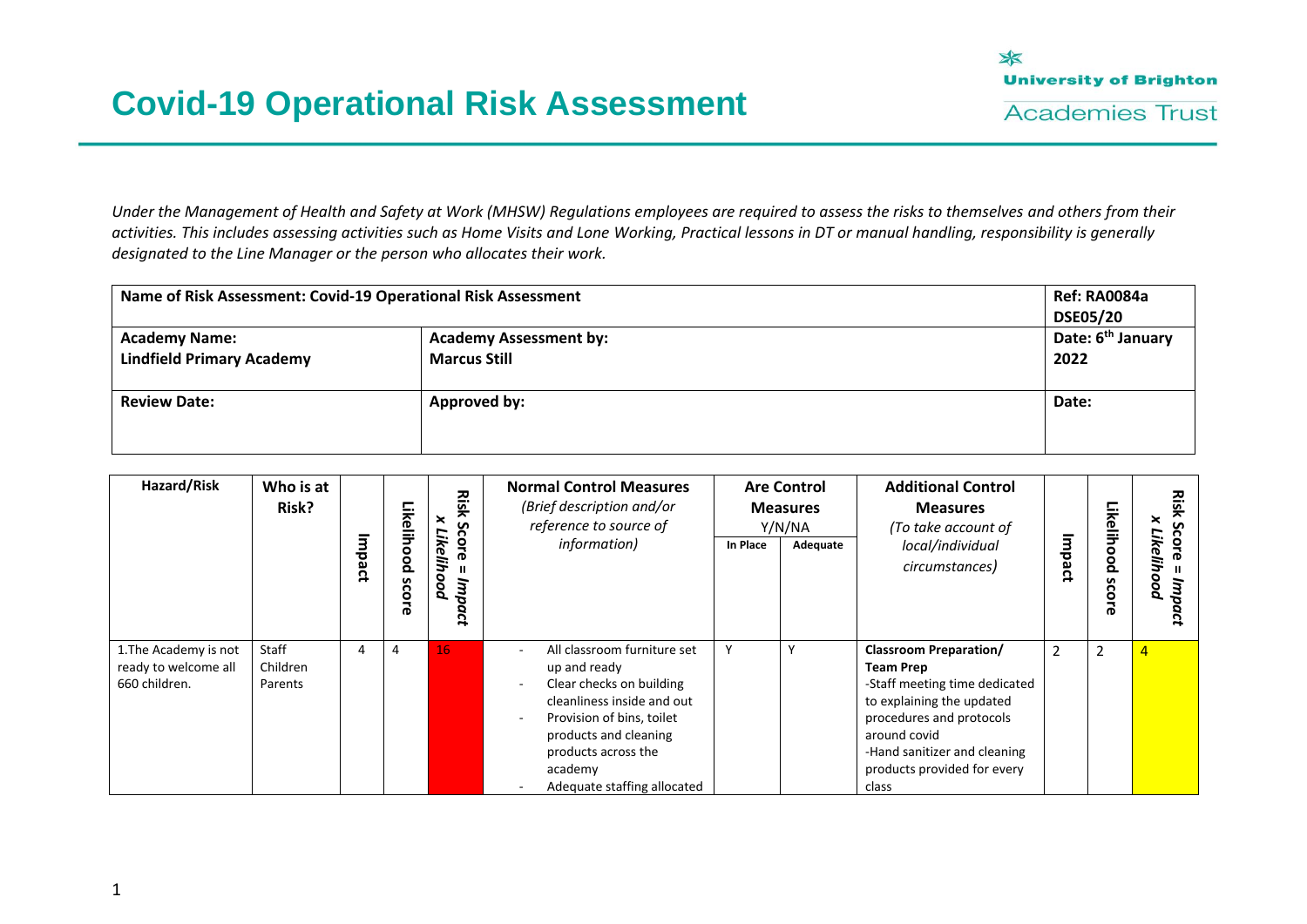|                                                                           |                           |   |   |    | Parents aware of start<br>times and dates                                                                                                                                                                                                                                                                                                                                                                                                                                                                                                                                                                                                                                                                                                                                                          |   |   | -Signage amended around<br>the academy for<br>parent/visitor clarity (e.g.<br>wearing of masks)<br>-Continuation of one-way<br>flow systems explained in<br>certain communal areas.<br>-New assembly, break and<br>lunch procedures shared with<br>staff<br>-Car Park is closed to all apart<br>from specific medical cases<br>and blue badge holders.                                                                                                                                                                                                                                                                                                                                                                                                                            |                |                |                |
|---------------------------------------------------------------------------|---------------------------|---|---|----|----------------------------------------------------------------------------------------------------------------------------------------------------------------------------------------------------------------------------------------------------------------------------------------------------------------------------------------------------------------------------------------------------------------------------------------------------------------------------------------------------------------------------------------------------------------------------------------------------------------------------------------------------------------------------------------------------------------------------------------------------------------------------------------------------|---|---|-----------------------------------------------------------------------------------------------------------------------------------------------------------------------------------------------------------------------------------------------------------------------------------------------------------------------------------------------------------------------------------------------------------------------------------------------------------------------------------------------------------------------------------------------------------------------------------------------------------------------------------------------------------------------------------------------------------------------------------------------------------------------------------|----------------|----------------|----------------|
| 2. Precautionary<br>measures are not<br>being followed in the<br>academy. | Staff, Pupils,<br>Parents | 4 | 4 | 16 | -Posters around academy including<br>Reception, dining hall and in<br>corridors reminding about hygiene<br>-Teachers to reiterate message in<br>class time:<br>-Covering your cough or sneeze<br>with a tissue<br>-Throwing the tissue in a bin<br>-Avoid touching your eyes, nose,<br>mouth with unwashed hands<br>-Coronavirus information is on the<br>academy website:<br>-Website documents in place and<br>updated accordingly<br>-Cleaning Staff:<br>-Cleaning of premises daily to<br>prevent spread of infections and<br>disease<br>-Ensure that all toilet/bathroom<br>facilities are well stocked<br>-Ensure that cleaners' resources<br>are adequate and are effective<br>-Paper hand towels are regularly<br>re-filled.<br>-Hand sanitizer stations<br>positioned for reception area. | Y | Υ | -Regular opportunities in the<br>timetable for revisiting<br>behavior expectations and<br>hand washing/hygiene<br>expectations eg catch it, kill it<br>bin it, all tissues placed in the<br>flip lid bin.<br>-Staff encouraged to continue<br>with LF testing at home,<br>twice weekly.<br>-Positive cases reported to<br>the Trust and daily forms on<br>attendance completed<br>-Face masks allowed on an<br>optional basis.<br>-Regular handwashing<br>encouraged and planned into<br>the day.<br>-Individual risk assessments<br>updated to take account of<br>national guidance.<br>-Specific closed-lid bins<br>purchased to help stop<br>spread of infections<br>-Communicate and promote<br>wellbeing support available<br>to all staff through regular<br>communications | $\overline{2}$ | $\overline{2}$ | $\overline{4}$ |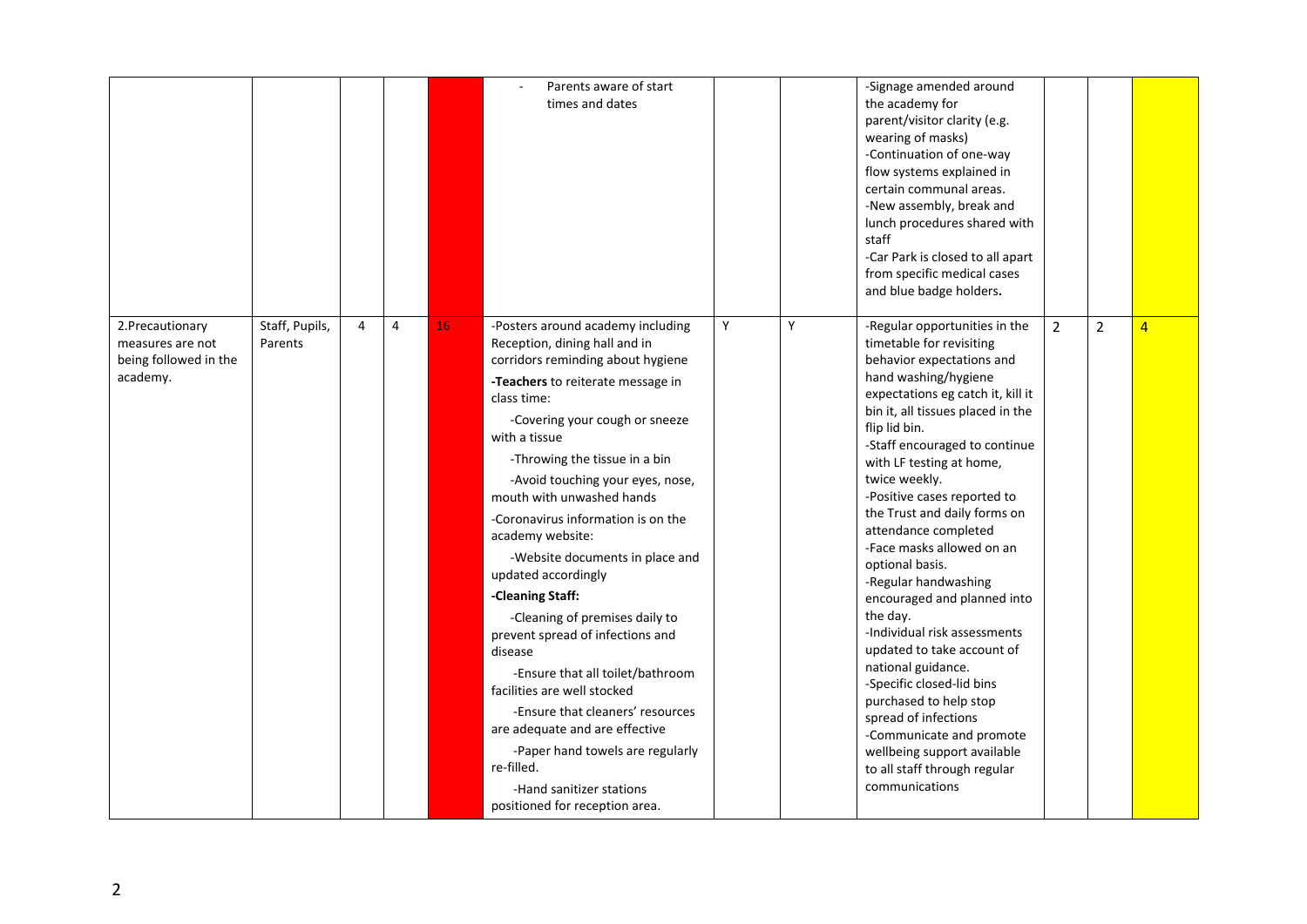|                                                                                                                                 |                           |                |   |                | -Tissue boxes available in every<br>room.                                                                                                                                                                                                                                                                                                                                                                      |   |   | -PPE readily available (inc<br>face masks and shields) for<br>use if required.                                                                                                                                                                                                                                                                                                                                                                                                                                                                                  |              |                |                 |
|---------------------------------------------------------------------------------------------------------------------------------|---------------------------|----------------|---|----------------|----------------------------------------------------------------------------------------------------------------------------------------------------------------------------------------------------------------------------------------------------------------------------------------------------------------------------------------------------------------------------------------------------------------|---|---|-----------------------------------------------------------------------------------------------------------------------------------------------------------------------------------------------------------------------------------------------------------------------------------------------------------------------------------------------------------------------------------------------------------------------------------------------------------------------------------------------------------------------------------------------------------------|--------------|----------------|-----------------|
| 3. Children are absent<br>from school with a<br>positive covid<br>diagnosis but not sick,<br>therefore are missing<br>education | Pupils                    | $\overline{3}$ | 3 | $\overline{9}$ | -In general, if chn are absent from<br>the academy due to sickness, no<br>additional schoolwork is set.<br>However, every year group does<br>have a website page outlining useful<br>websites and other home tasks that<br>can support learning. Seesaw has<br>now been introduced to assist in this<br>matter.                                                                                                | Y | Y | -Positives from the previous<br><b>Remote Learning</b><br>Contingency Plan kept as<br>good practice, e.g. sharing of<br>flipcharts and PowerPoints<br>home so children access<br>same learning as at the<br>academy wherever possible.<br>-Proactively sought additional<br>DfE laptops to support low-<br>income and PP families<br>should their child be absent<br>but able to learn.<br>-Communication via Seesaw<br>between teacher and family<br>to share resources, feedback<br>to work and check progress<br>where appropriate during<br>absence period. | $\mathbf{1}$ | $\overline{2}$ | $\overline{2}$  |
| 4. Large numbers of<br>pupils, staff and<br>others merge and<br>congregate in<br>communal areas and<br>on academy site.         | Staff/pupils/<br>visitors | 4              | 4 | 16             | -Children free-flow into classrooms in<br>morning drop-off slots<br>-Teaching staff monitor cloakrooms<br>areas when transitions take place.<br>-One to the toilet at a time system<br>across the academy.<br>-Fire exits clearly marked and<br>accessible at all times<br>-Parents encouraged to speak to<br>teachers via outside doors.<br>-Parents encouraged to park<br>elsewhere and walk to the academy. | Y | Y | -One-way system kept<br>partially in place<br>-Clear entrances and exits for<br>different classes to avoid<br>large congregation of pupils<br>in corridors<br>-Staff may choose to wear a<br>face covering if they wish.<br>-One child to the toilet at one<br>time. Go to the toilet when<br>hand washing times -<br>supervised wherever<br>possible.<br>-When moving class around<br>the school $-$ one adult at<br>front and one adult at back<br>-Communal spaces set up to<br>allow for group work and                                                     | 3            | $\overline{2}$ | $6\overline{6}$ |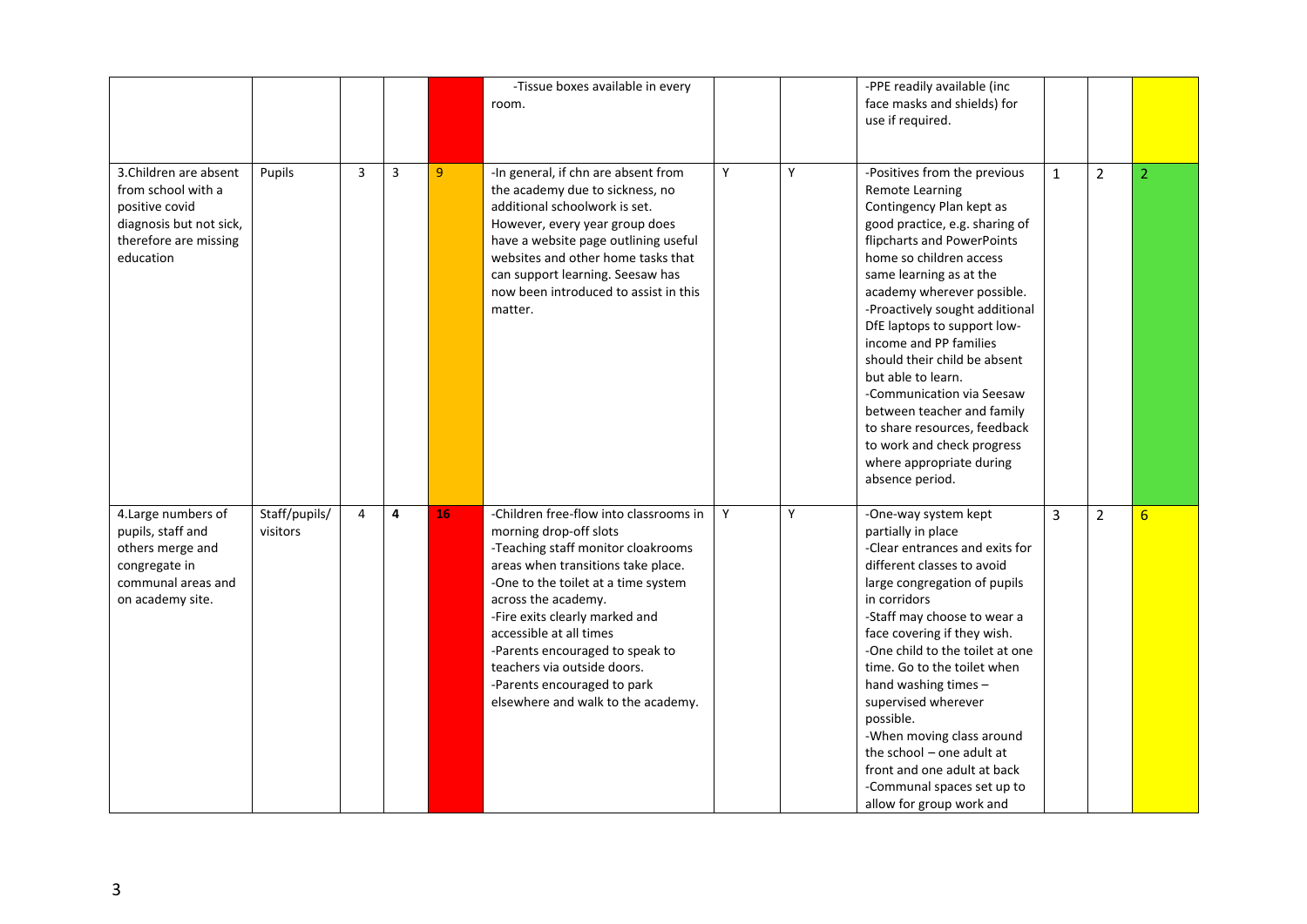|                                                                                                                               |                            |                |   |    |                                                                                                                                                                                                                                                                                                                                                                                                                                                  |   |   | 'overflow' of pupils when<br>appropriate to avoid<br>congestion.<br>-Car Park for staff use only<br>(and blue badge holders).<br>-Large class/year group<br>parent meetings currently<br>being held virtually on MS<br>Teams where appropriate to<br>avoid mass gatherings of<br>adults onsite.                                                                                                                                                           |                |                |   |
|-------------------------------------------------------------------------------------------------------------------------------|----------------------------|----------------|---|----|--------------------------------------------------------------------------------------------------------------------------------------------------------------------------------------------------------------------------------------------------------------------------------------------------------------------------------------------------------------------------------------------------------------------------------------------------|---|---|-----------------------------------------------------------------------------------------------------------------------------------------------------------------------------------------------------------------------------------------------------------------------------------------------------------------------------------------------------------------------------------------------------------------------------------------------------------|----------------|----------------|---|
| 5. The academy is not<br>kept clean and<br>hygienic.                                                                          | Staff, Pupils,<br>cleaners | $\overline{4}$ | 4 | 16 | -Usual procedures for general<br>cleaning of premises to minimize the<br>spread of all viruses.<br>Ensure that all<br>$\circ$<br>toilet/bathroom<br>facilities are well<br>stocked<br>Ensure that cleaners'<br>$\circ$<br>resources are<br>adequate and are<br>effective. Paper hand<br>towels are regularly<br>re-filled.<br>-Cleaning contractors onsite every<br>evening to ensure all surfaces, toilets<br>and areas are cleaned thoroughly. | Y | Y | -Staff to check correct<br>hygiene in place for their own<br>rooms.<br>-Disinfectant bottles in every<br>classroom to self-manage.<br>-Any issues regarding<br>cleaning of classroom to be<br>written in book in the<br>reception to be followed up<br>by cleaning company.<br>-Regular discussions and<br>reminders with pupils over<br>good hygiene and respecting<br>their environment.                                                                | $\overline{2}$ | $\overline{2}$ | 4 |
| 6.Child or adult shows<br>symptoms of<br>temperature,<br>consistent cough, loss<br>of taste and/or smell<br>whilst at academy | Staff, Pupils              | 4              | 4 | 16 | -If a child feels unwell, teaching staff<br>will gage the severity of the problem<br>through questioning.<br>-If a temperature is reported, the<br>child will be sent to the office for a<br>temp check.<br>-Should a child be deemed too<br>unwell to be at school, parents will<br>be called and the child collected.                                                                                                                          | y | y | -These are symptoms of<br>coronavirus and must be<br>treated differently now.<br>-If anyone in the academy<br>becomes unwell with a new<br>continuous cough, a high<br>temp or has a loss or change<br>in sense of taste or smell they<br>must be sent home and<br>advised to take a lateral flow<br>test and/or book a PCR test.<br>-If a child show symptoms at<br>school they should be<br>isolated in the medical room<br>and parents contacted ASAP. | 2              | $\overline{2}$ | 4 |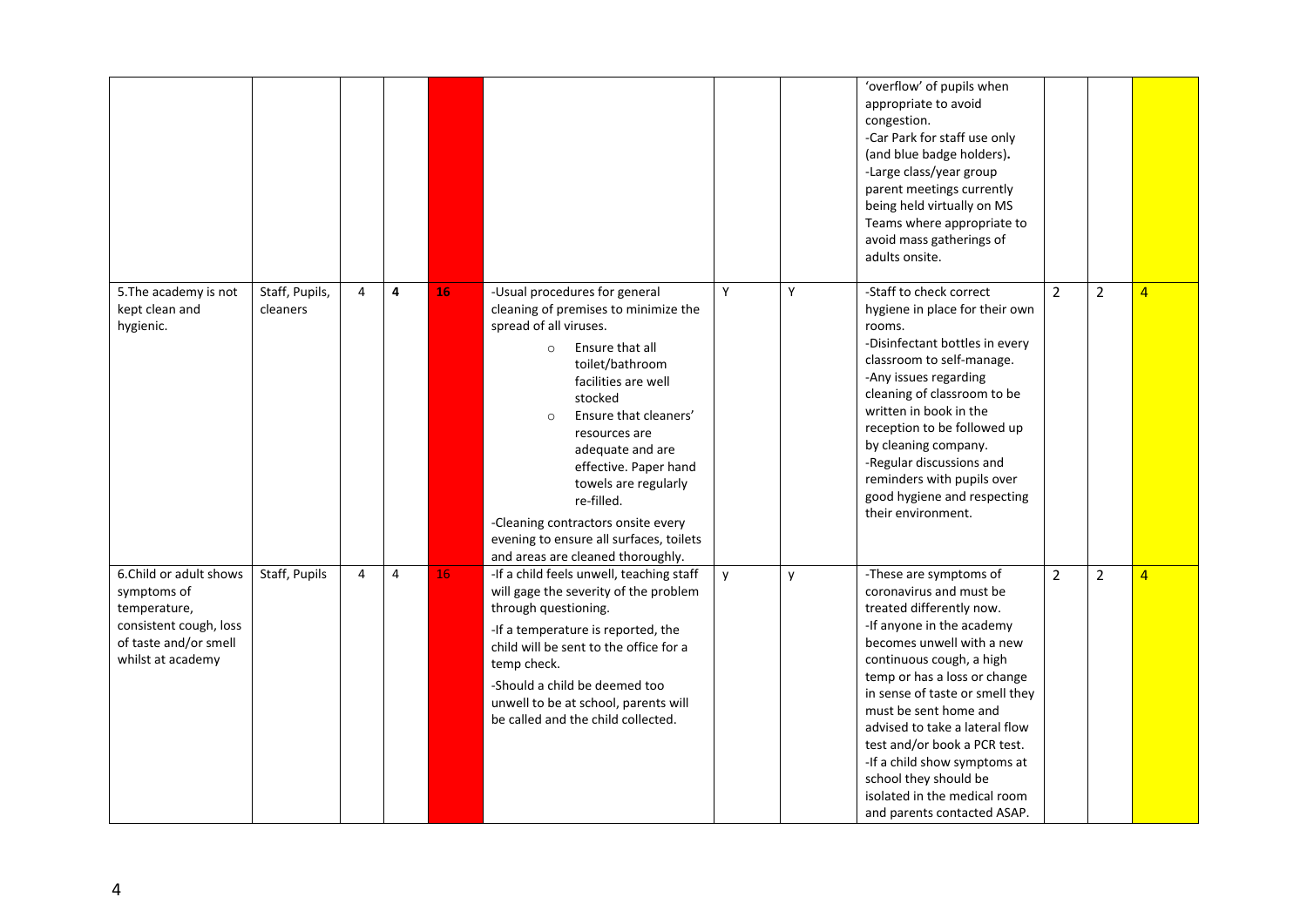|  |  |  |  | Immediate staff will be                 |  |  |
|--|--|--|--|-----------------------------------------|--|--|
|  |  |  |  | informed where necessary of             |  |  |
|  |  |  |  | potential symptoms and                  |  |  |
|  |  |  |  | information dealt with                  |  |  |
|  |  |  |  | sensitively.                            |  |  |
|  |  |  |  | -If a child tests positive out of       |  |  |
|  |  |  |  | school hours, parents must              |  |  |
|  |  |  |  | inform the academy asap.                |  |  |
|  |  |  |  | This can be done through the            |  |  |
|  |  |  |  | school office or specific covid-        |  |  |
|  |  |  |  | 19 email address.                       |  |  |
|  |  |  |  | -PPE must be worn when                  |  |  |
|  |  |  |  | caring for a sick child if a 2m         |  |  |
|  |  |  |  | distance cannot be                      |  |  |
|  |  |  |  | maintained.                             |  |  |
|  |  |  |  | -members of staff and other             |  |  |
|  |  |  |  | children who have come into             |  |  |
|  |  |  |  | contact with pupils do not              |  |  |
|  |  |  |  | need to self-isolate unless             |  |  |
|  |  |  |  | they develop symptoms or a              |  |  |
|  |  |  |  | positive test result is received        |  |  |
|  |  |  |  |                                         |  |  |
|  |  |  |  | Confirmed case- if a positive           |  |  |
|  |  |  |  | test is received by someone             |  |  |
|  |  |  |  | attending the academy.                  |  |  |
|  |  |  |  | -It is for the adult or the             |  |  |
|  |  |  |  | parent of the child who has             |  |  |
|  |  |  |  | tested positive to register the         |  |  |
|  |  |  |  | result. They will then be               |  |  |
|  |  |  |  | asked to self-isolate for 7-10          |  |  |
|  |  |  |  | days and identify close                 |  |  |
|  |  |  |  | contacts. The academy will              |  |  |
|  |  |  |  | not routinely be involved in            |  |  |
|  |  |  |  | this process.                           |  |  |
|  |  |  |  | -Test and Trace                         |  |  |
|  |  |  |  | -All staff in the academy must          |  |  |
|  |  |  |  | understand the test and trace           |  |  |
|  |  |  |  | process. This includes                  |  |  |
|  |  |  |  | -Not coming to school if have           |  |  |
|  |  |  |  |                                         |  |  |
|  |  |  |  | symptoms                                |  |  |
|  |  |  |  | -Book a test if have                    |  |  |
|  |  |  |  | symptoms<br>-All children can be tested |  |  |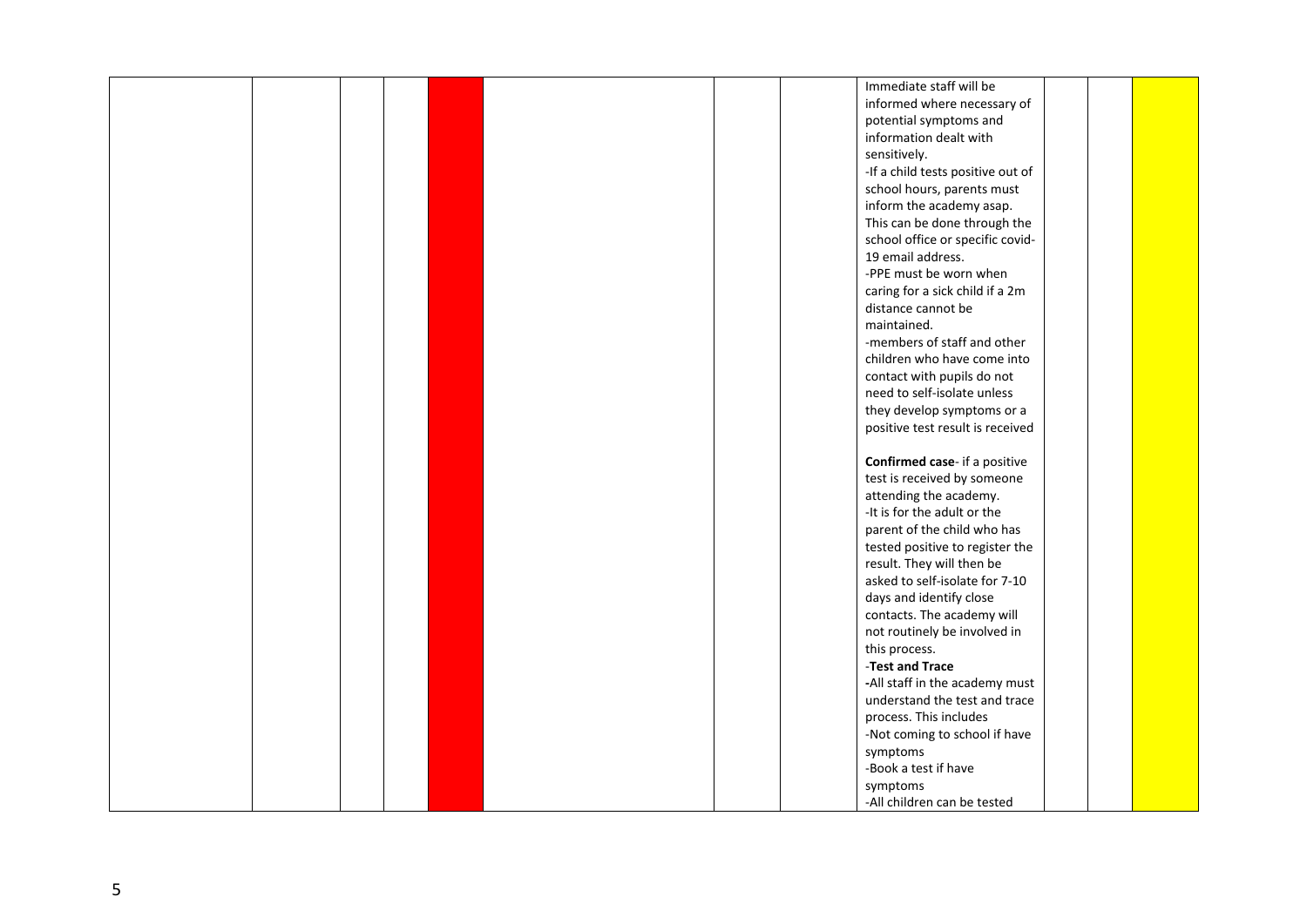|                                                                                                        |                                |                |   |    |                                                                                                                                                                                                                                                                                                                                                                                                                                                                      |   |   | -The academy will have a<br>small number of home<br>testing kits for parents and<br>carers collecting child with<br>symptoms or staff developing<br>symptoms.                                                                                                |                |                |                |
|--------------------------------------------------------------------------------------------------------|--------------------------------|----------------|---|----|----------------------------------------------------------------------------------------------------------------------------------------------------------------------------------------------------------------------------------------------------------------------------------------------------------------------------------------------------------------------------------------------------------------------------------------------------------------------|---|---|--------------------------------------------------------------------------------------------------------------------------------------------------------------------------------------------------------------------------------------------------------------|----------------|----------------|----------------|
| 7. Parents do not fully<br>understand the<br>changes to previous<br>covid risk assessment<br>provision | <b>Pupils Staff</b><br>Parents | $\overline{4}$ | 4 | 16 | -Academy communication to parents<br>through newsletters, parentmails and<br>website                                                                                                                                                                                                                                                                                                                                                                                 | Y | Y | -Regular communications<br>through newsletters to<br>continue.<br>-Additional signage for parent<br>information<br>-Clear information sent home<br>regarding next steps if a<br>positive test is reported.                                                   | $\overline{2}$ | $\overline{2}$ | $\overline{4}$ |
| 8. External visitors to<br>the academy may<br>bring in infection                                       | Pupils staff<br>parents        | 4              | 4 | 16 | -No normal health checks on visitors<br>the academy.                                                                                                                                                                                                                                                                                                                                                                                                                 | Y | Y | -Visitors into the academy<br>will be limited. All visitors to<br>have temperature checks on<br>arrival and use the NHS<br>check-in facility.<br>-Visitors sign in using<br>Inventory.<br>-LF testing to be requested<br>pre-visit in some<br>circumstances. | $\overline{2}$ | $\overline{2}$ | $\overline{4}$ |
| 9. National guidelines<br>are updated but<br>academy lapses in<br>following advice                     | Staff pupils                   | 4              | 4 | 16 | -The academy has the most recent<br>information from the government,<br>and this is distributed throughout the<br>academy.<br>Principal to ensure checks are<br>$\bullet$<br>made with Government updates<br>regularly<br>Any changes in information to<br>$\bullet$<br>be shared with staff and passed<br>on to parents by email<br>Website information is<br>$\bullet$<br>automatically updated<br>Students updated via assembly<br>$\bullet$<br>time as necessary | y | y | -Regular team meetings<br>-Regular discussions with<br>leadership<br>-Trust SMT meetings to share<br>best practice across the MAT.<br>-Regular updates in staff<br>meetings.                                                                                 | $\overline{2}$ | $\overline{2}$ | $\overline{4}$ |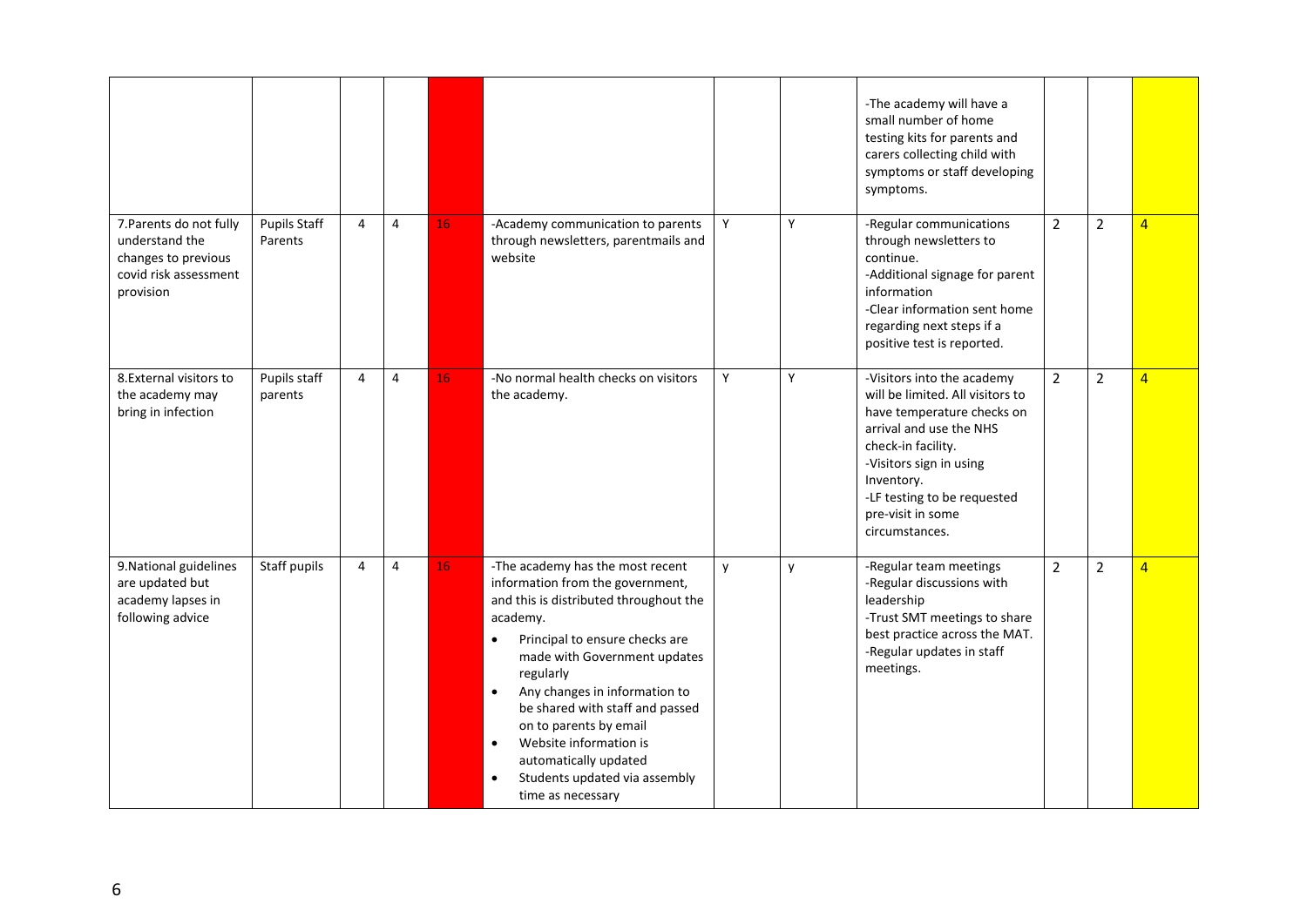| 10.Staff do not report                                                                     | Staff pupils | 4 | 4 | 16 | -Clear protocols in place for staff to | y | y | -Principal will:                                                                                                                                                                                                                                                                                                                                                                                                                                                                                                                                                                                                                       | $\overline{2}$ | $\overline{2}$ | $\overline{4}$ |
|--------------------------------------------------------------------------------------------|--------------|---|---|----|----------------------------------------|---|---|----------------------------------------------------------------------------------------------------------------------------------------------------------------------------------------------------------------------------------------------------------------------------------------------------------------------------------------------------------------------------------------------------------------------------------------------------------------------------------------------------------------------------------------------------------------------------------------------------------------------------------------|----------------|----------------|----------------|
| sickness with covid<br>symptoms/Staff are<br>unwell with<br>symptoms but attend<br>Academy |              |   |   |    | report sickness and absence.           |   |   | Communicate to staff<br>$\circ$<br>the importance of<br>following national<br>guidelines in Staff<br>Briefings and hand out<br>copies of risk<br>assessments to staff<br>Remind staff of the<br>$\circ$<br>sickness policy during<br>staff self-isolation<br>-Staff to inform line manager<br>immediately of contact with<br>anyone who has symptoms of<br>virus or self-isolating or<br>positive diagnoses and follow<br>medical advice.                                                                                                                                                                                              |                |                |                |
|                                                                                            |              |   |   |    |                                        |   |   | -In an event of teaching staff<br>absence:<br>Academy will bring in<br>$\circ$<br>Supply Teachers to<br>cover absence<br>In the event of<br>$\circ$<br>significant staff<br>absence, the Principal<br>supported by the Trust<br>will review the viability<br>of the academy<br>remaining open. The<br>Principal will consult<br>with the Trust. If the<br>academy is to be<br>closed then this will be<br>communicated to staff<br>and parents via email,<br>letter and the school<br>website.<br>-Only essential tasks will be<br>carried out during a staff<br>shortage period (Attendance,<br>First aid, Salaries/Payroll,<br>etc.) |                |                |                |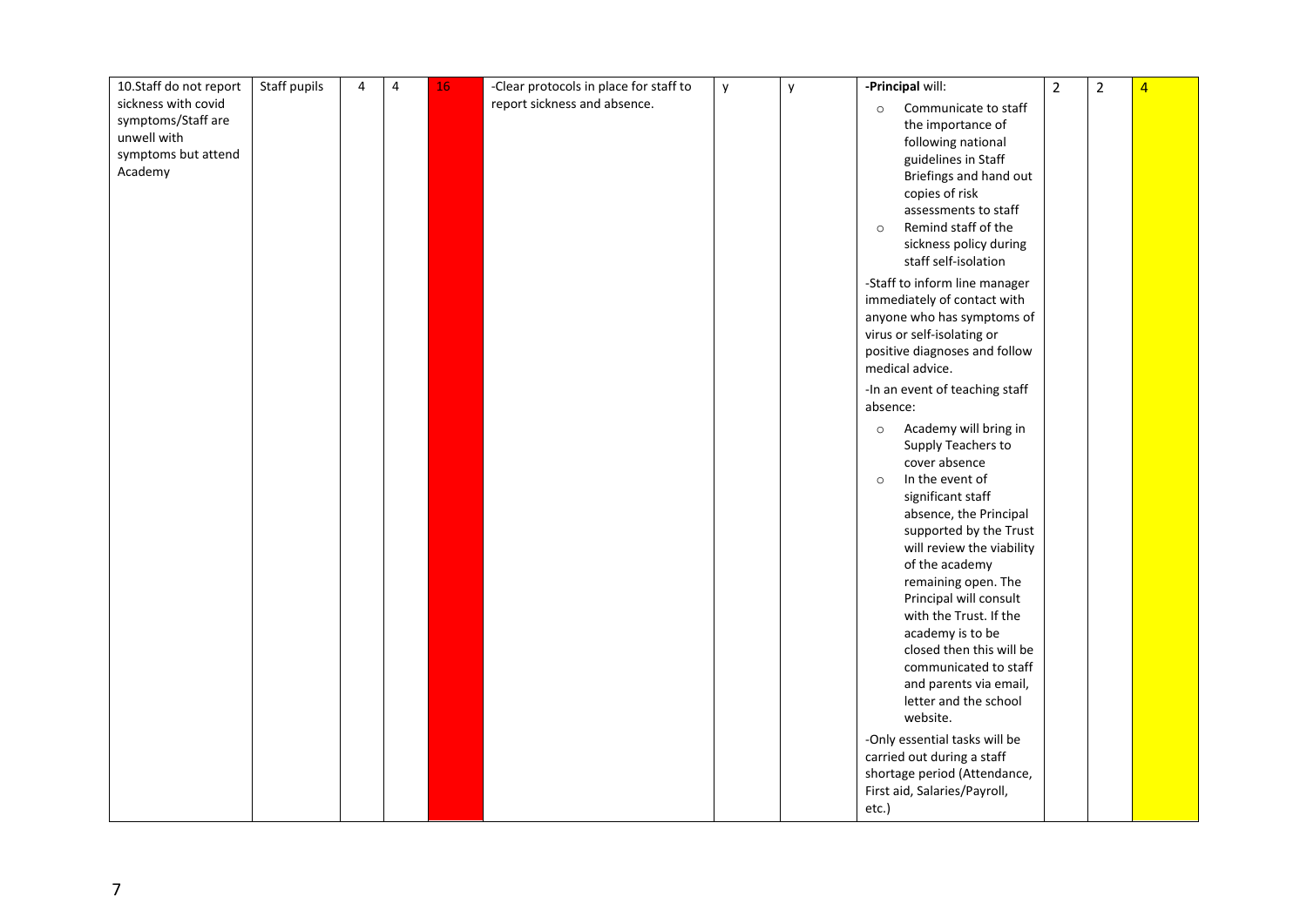|                                                                                                   |               |                |   |                 |                                                                                                                                                                                                                                                                    |   |   | -If the Principal is sick, the<br>Vice Principal supported by<br>the Trust will lead the<br>academy<br>-In the event of academy<br>closure with staff and<br>students at home who are<br>not ill and still able to access<br>education, work will be set<br>electronically. Students will<br>be expected to complete<br>tasks at home using Seesaw.<br>-Staff wellbeing to be<br>supported by KIT calls, and<br>one to ones. Line Managers<br>to diarize regular and<br>appropriate contact.<br>-Line Managers to offer a<br>message of general support<br>and discussion opportunities<br>to allay concerns and<br>maintain moral. |                |                |   |
|---------------------------------------------------------------------------------------------------|---------------|----------------|---|-----------------|--------------------------------------------------------------------------------------------------------------------------------------------------------------------------------------------------------------------------------------------------------------------|---|---|-------------------------------------------------------------------------------------------------------------------------------------------------------------------------------------------------------------------------------------------------------------------------------------------------------------------------------------------------------------------------------------------------------------------------------------------------------------------------------------------------------------------------------------------------------------------------------------------------------------------------------------|----------------|----------------|---|
| 11.Staff unable to<br>attend the academy<br>due to quarantine<br>requirements                     | Staff, pupils | $\overline{4}$ | 4 | 16 <sub>1</sub> | -No usual procedures in place around<br>quarantine.                                                                                                                                                                                                                | y | y | -Supply teachers to cover<br>staff absence<br>-Staff informed that holidays<br>abroad that result in<br>quarantine/ self-isolation will<br>see staff unpaid for that<br>period.                                                                                                                                                                                                                                                                                                                                                                                                                                                     | $\overline{3}$ | $\mathbf{1}$   | 3 |
| 12.Children do not<br>attend the academy<br>due to covid-anxiety<br>(of themselves or<br>parents) | Pupils        | $\overline{4}$ | 4 | 16              | -Attendance monitored daily<br>-Reasons for absence sought and<br>added to notes on SIMS<br>-Attendance Officer involvement<br>with families of children persistently<br>absent.<br>-Referral to Pupil Entitlement if<br>unauthorised absence cannot be<br>curbed. | y | y | -Reminders to parents that<br>school attendance is<br>mandatory.<br>-Involvement of Inclusion<br>Manager and Attendance<br>Officer in working with<br>families to explain how<br>children will be safe at<br>school.                                                                                                                                                                                                                                                                                                                                                                                                                | $\overline{2}$ | $\overline{2}$ | 4 |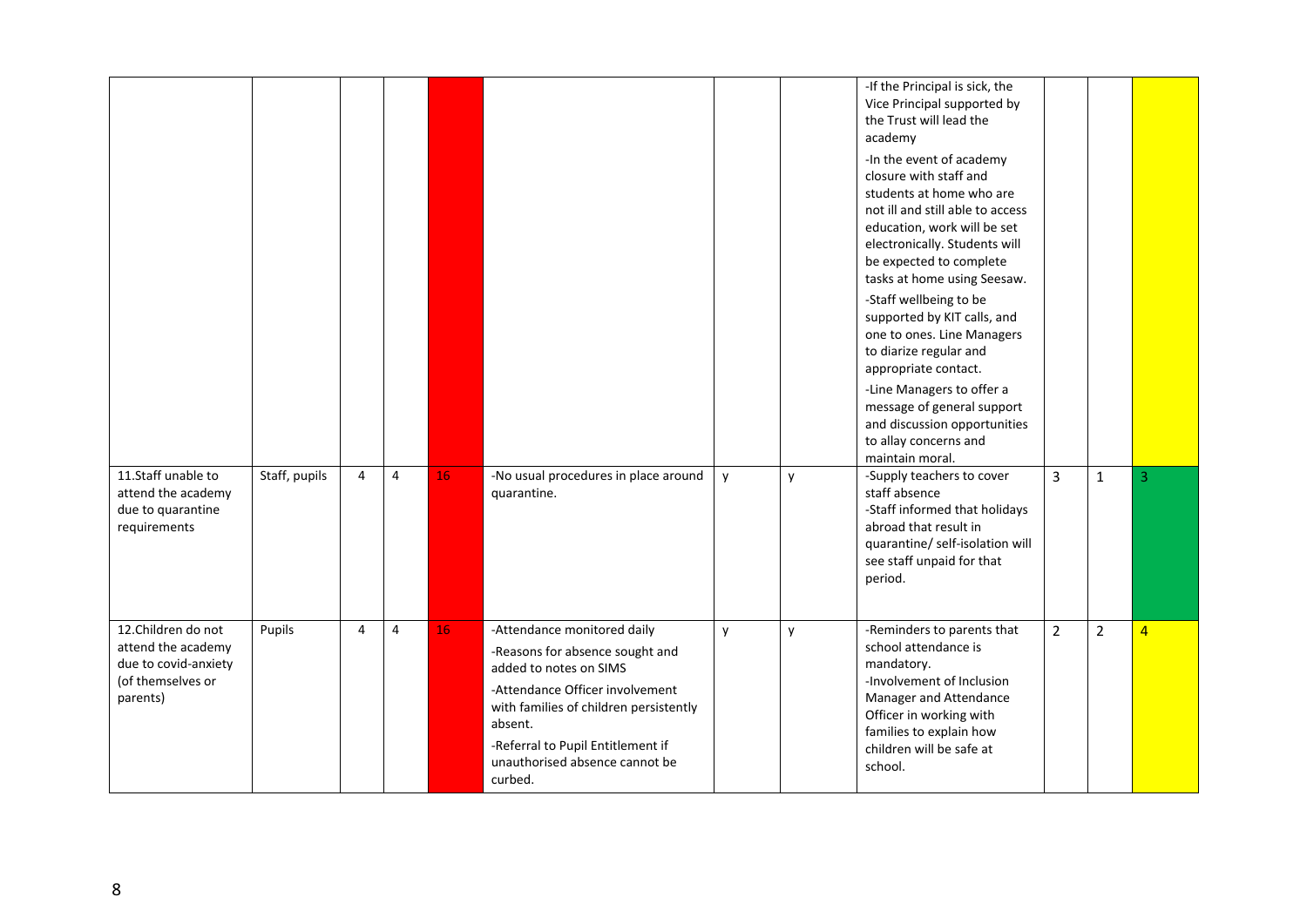|                                                                                            |        |   |   |    |                                                                                                                                                                                                                                           |   |   | -Academy responsibility to<br>record attendance and follow<br>up absence<br>-Academy to issue sanctions<br>including fines if necessary<br>appropriate.<br>-Individual Health Care Plans<br>(IHCPs) offered to parents<br>who feel their child is<br>particularly vulnerable from<br>illness.                                                                                     |                |                |                |
|--------------------------------------------------------------------------------------------|--------|---|---|----|-------------------------------------------------------------------------------------------------------------------------------------------------------------------------------------------------------------------------------------------|---|---|-----------------------------------------------------------------------------------------------------------------------------------------------------------------------------------------------------------------------------------------------------------------------------------------------------------------------------------------------------------------------------------|----------------|----------------|----------------|
| 13. Wellbeing - pupils<br>struggle mentally and<br>emotionally to mix in<br>a large school | pupils | 4 | 4 | 16 | -Parent, child and teacher meetings<br>together to address concerns<br>-Involvement of Inclusion Manager<br>where appropriate.<br>-Jigsaw curriculum support in lesson<br>times<br>-Learning Mentor support offered<br>where appropriate. | y | y | -Specific, additional PHSE<br>sessions<br>-Mindfulness sessions<br>-Visual timetables and social<br>stories in place<br>-Regulation Stations<br>-Well-being questionnaire to<br>identify exact area of<br>concern/worry.                                                                                                                                                          | $\overline{2}$ | $\overline{2}$ | $\overline{4}$ |
| 14. Wellbeing - staff<br>feel anxious and<br>struggle to attend<br>work due                | staff  | 4 | 4 | 16 | -Staff well-being policy in place<br>-Support services visually available on<br>staffroom displays<br>-Two mental health first aiders on<br>site.<br>-Well-Being champion in position                                                     | y | y | -Risk assessment input and<br>sharing with all staff<br>-Individual staff risk<br>assessments undertaken.<br>-Regular contact with Union<br>Reps<br>-Services communicated and<br>websites shared.<br>-Revisit code of conduct<br>-Regular staff meeting slot<br>-Well-being group has been<br>set up<br>-Workload implications<br>carefully monitored for any<br>new initiative. | $\overline{2}$ | $\overline{2}$ | $\overline{4}$ |
| 15.Staff are unsure if<br>they are non-<br>symptomatic                                     | Staff  | 4 | 4 | 16 | -No usual controls involving staff self-<br>administering lateral flow tests.                                                                                                                                                             | y | У | -Academy to stock plenty of<br>lateral flow testing kits<br>-Staff taking test kits home<br>-Staff to complete at home<br>and register on line to app<br>and Trust.                                                                                                                                                                                                               | $\overline{2}$ | $\overline{2}$ | $\overline{4}$ |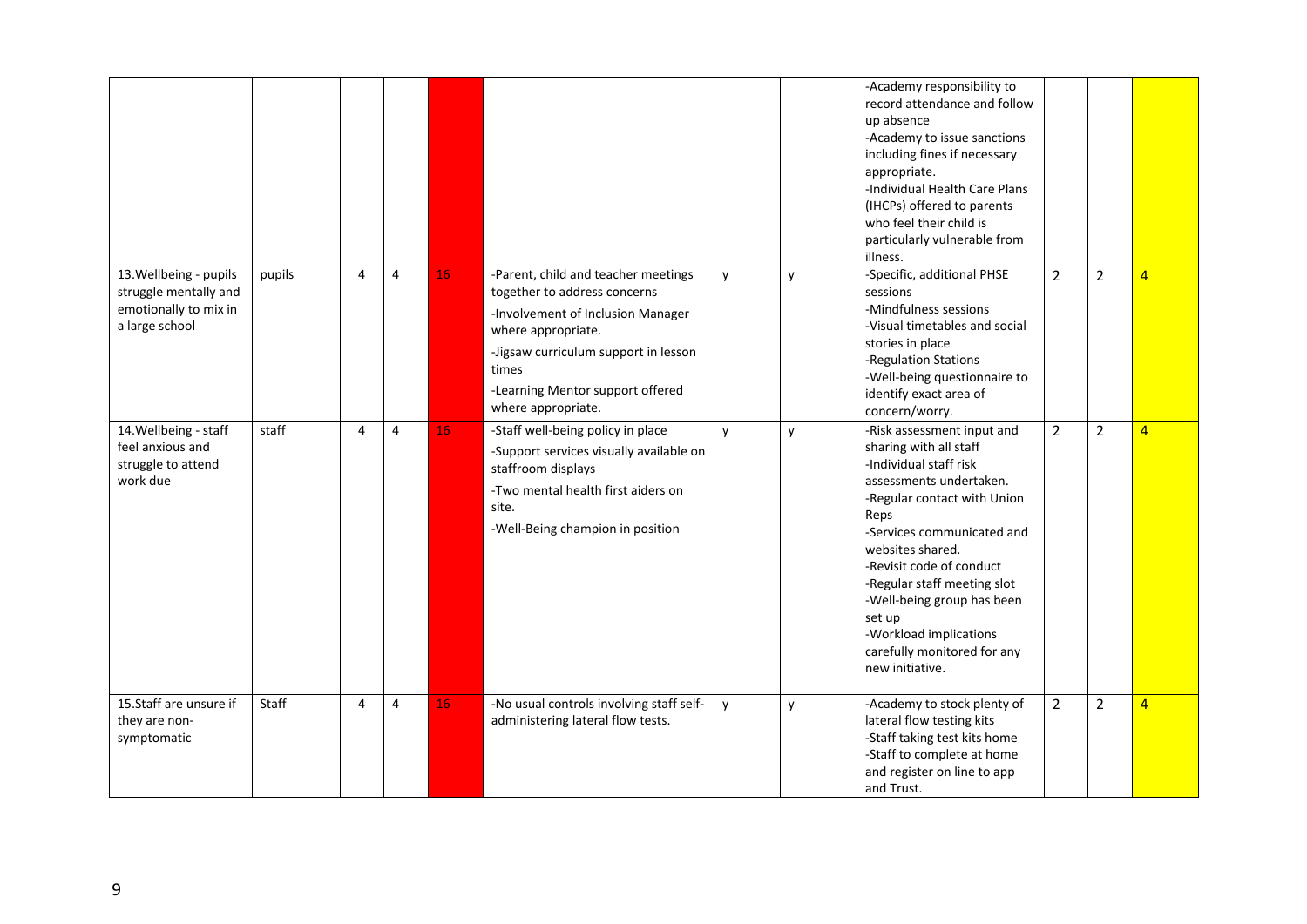|                           |  |  |  | -Staff to inform SLT if positive<br>immediately. |  |  |
|---------------------------|--|--|--|--------------------------------------------------|--|--|
| <b>Initial Risk Score</b> |  |  |  | <b>Residual Risk</b>                             |  |  |
|                           |  |  |  | <b>Score</b>                                     |  |  |

**Scoring Matrix – Assess the Impact and Likelihood of Occurrence using the scoring Matrix**

|        |               |                | <b>IMPACT</b>  |                         |                |
|--------|---------------|----------------|----------------|-------------------------|----------------|
|        | fery High (4) | $\overline{4}$ | $\pmb{8}$      | 12                      | 16             |
| K<br>E | High (3)      | $\overline{3}$ | $6\phantom{a}$ | $\overline{9}$          | 12             |
|        | Medium (2)    | $\overline{2}$ | $\overline{4}$ | $6\phantom{1}$          | $\bf{8}$       |
| ≖00¤   | Low $(1)$     |                | $\overline{2}$ | $\overline{\mathbf{3}}$ | $\overline{4}$ |
| s la   |               | Low(1)         | Medium (2)     | High (3)                | Very High (4)  |

| <b>Risk Score</b> | Rating    |  |
|-------------------|-----------|--|
| $0 - 3$           | Low       |  |
| $4 - 6$           | Medium    |  |
| $6 - 9$           | High      |  |
| $10 - 16$         | Very High |  |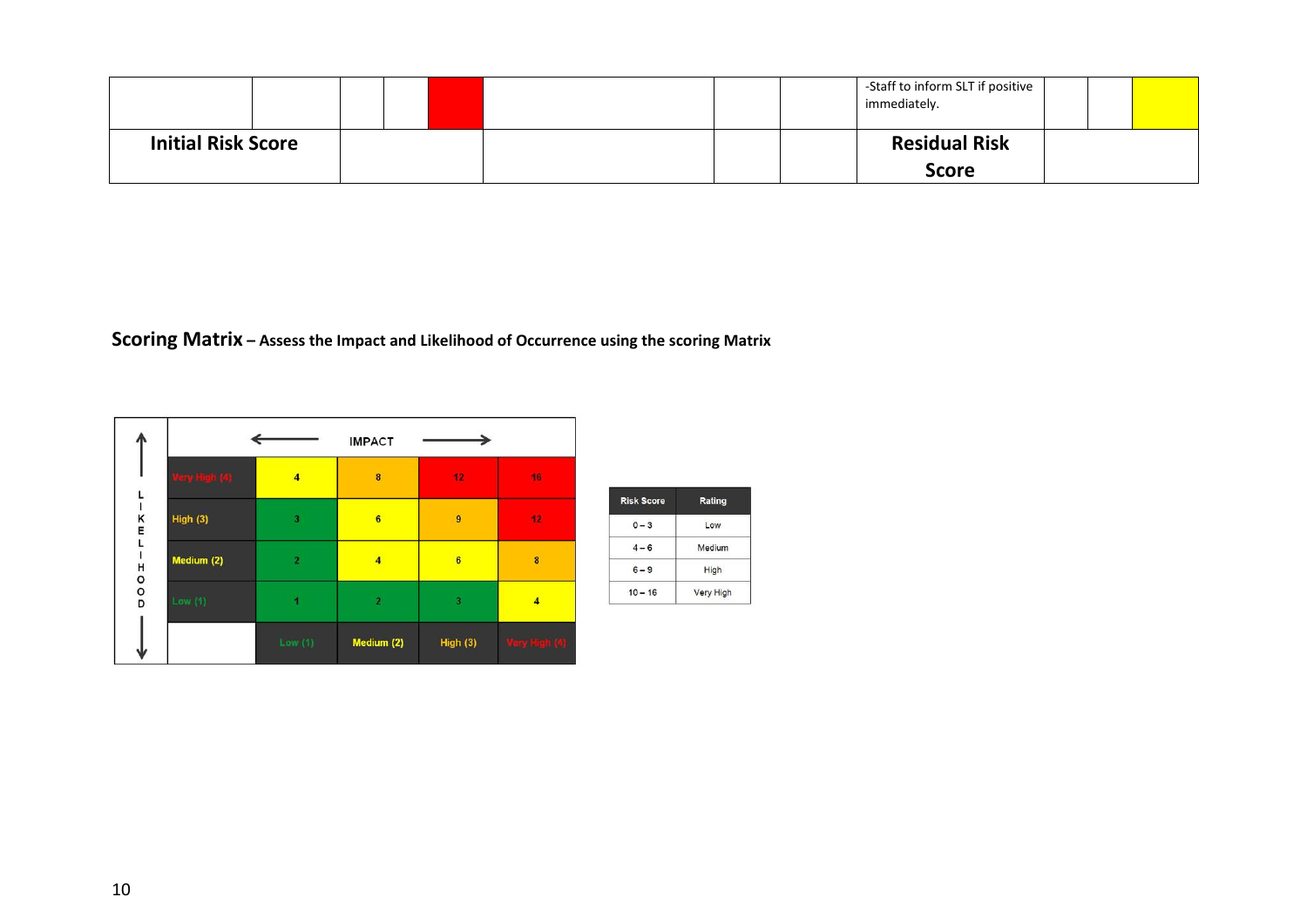| <b>Risk Rating</b>                                                                              | ton<br><b>Action Required</b>                                                                                                                                                  |  |
|-------------------------------------------------------------------------------------------------|--------------------------------------------------------------------------------------------------------------------------------------------------------------------------------|--|
| 4 - VERY HIGH (VH) Strong likelihood and or fatality / serious injury occurring                 | ıst<br>The activity must not take place at all.<br>You must identify further controls to reduce the risk rating.                                                               |  |
| 3 - HIGH (H) Possibility and or fatality/serious injury occurring                               | You must identify further controls to reduce the risk rating.<br>Seek further advice, e.g. from your H&S Team                                                                  |  |
| 2 - MEDIUM (M) Possibility and or significant injury or over 3 days absence<br><b>occurring</b> | If it is not possible to lower risk further, you will need to consider the<br>risk against the benefit. Monitor risk assessments at this rating more<br>regularly and closely. |  |
| 1 - LOW (L) Possibility and or minor injury only                                                | No further action required.                                                                                                                                                    |  |

| <b>Training Requirements</b> | Renewal              | <b>Required For</b> | <b>Additional Notes</b> | <b>Name</b> |
|------------------------------|----------------------|---------------------|-------------------------|-------------|
|                              | Frequency<br>(Years) |                     |                         |             |
|                              |                      |                     |                         |             |

| <b>Reviews:</b>        |                     |                 |  |  |
|------------------------|---------------------|-----------------|--|--|
| Date of Review:        | <b>Reviewed by:</b> | <b>Comments</b> |  |  |
| <b>Date of Review:</b> | <b>Reviewed by:</b> | <b>Comments</b> |  |  |

# **Risk Assessment Procedure**

÷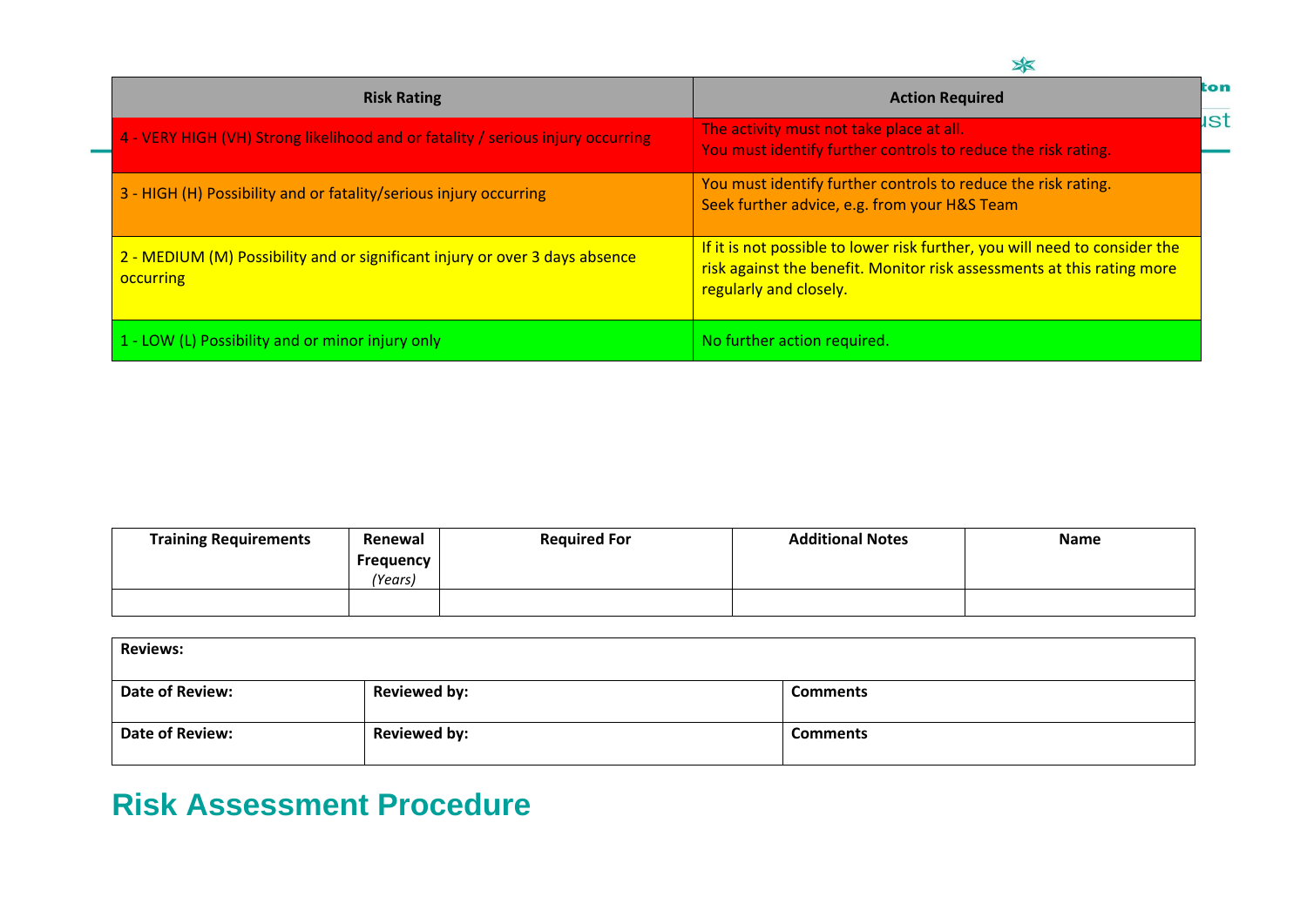### **Introduction**

The Management of Health and Safety at Work Regulations requires all risks arising out of work activities to be identified, assessed and controlled as required. Furthermore, legislation requires that risk assessments are recorded and reviewed periodically. However, risk assessments should not be arduous – they should be simple documents that capture risks and what should be put in place to reduce or eliminate risks.

Risk assessments help us focus on the risks that really matter in the workplace – the ones with the potential to cause real harm. In many instances, straightforward measures can readily control risks, for example ensuring spillages are cleaned up promptly so people do not slip, or cupboard drawers are kept closed to ensure people do not trip.

It should be noted that risk assessments not only apply to employees but also to others who may be affected by the Academies operations, such as visitors, pupils, and contractors.

The regulations require employers to give special consideration to new and young employees, new and expectant mothers and people with disabilities as these groups may be more vulnerable than the majority of the workforce.

The law does not expect all risks to be eliminated, but all Academies are required to do everything 'reasonably practicable' to protect people from harm.

#### **How to Assess Health & Safety Risks in your Workplace**

A risk assessment is a careful examination of what, in your workplace, could cause harm to people. You can then decide whether you have taken enough precautions or need to do more to prevent harm occurring. It is this first step to making the workplace safe and healthy and the aim is to make sure that no-one gets hurt or becomes ill.

#### *Follow the five steps:*

- **Step 1:** Identify the hazards
- **Step 2:** Decide who might be harmed and how
- **Step 3:** Evaluate the risks and decide whether the existing precautions are adequate or whether more should be done
- **Step 4:** Record findings
- **Step 5:** Review assessment and revise if necessary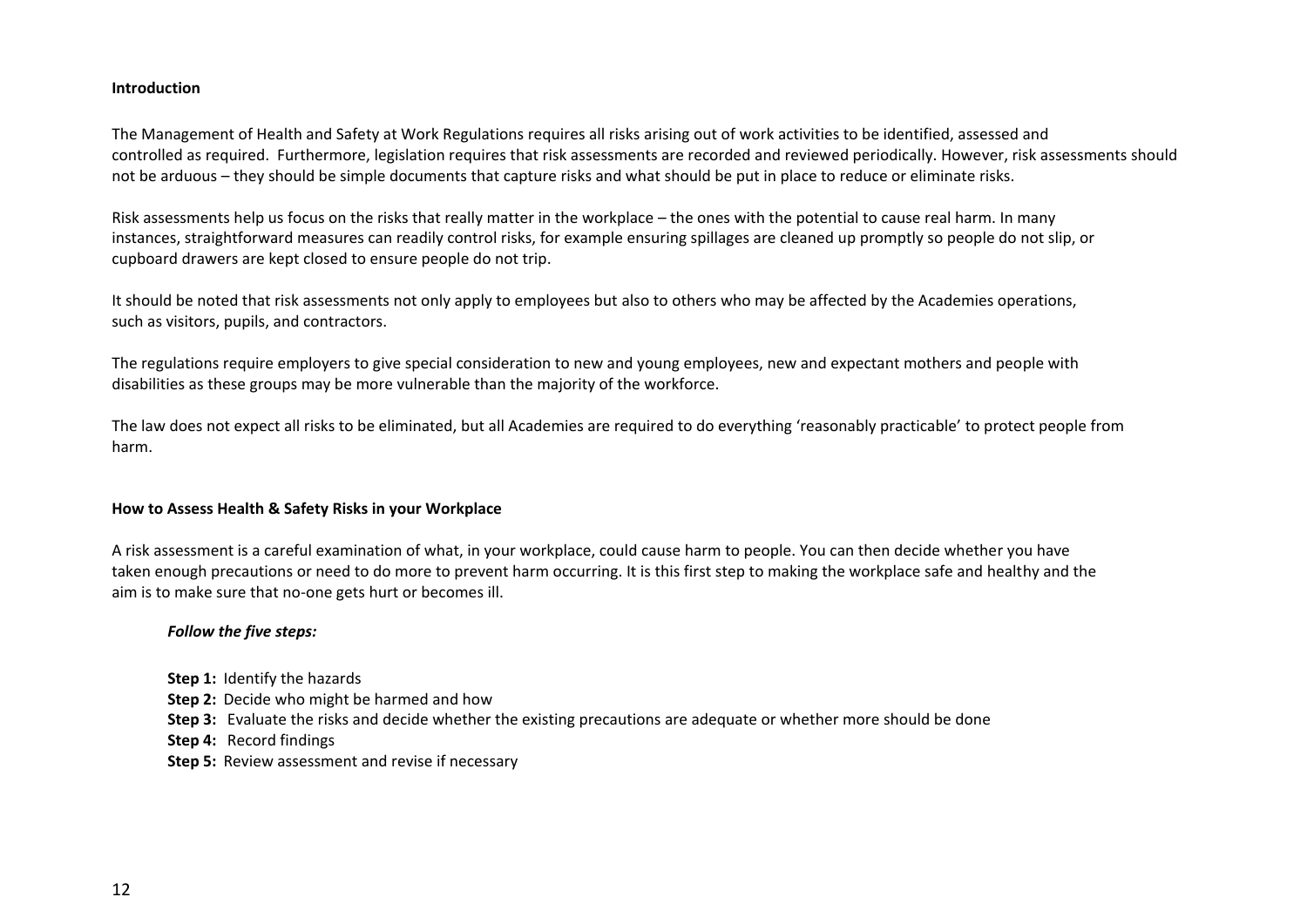# **Definitions**

Risk assessment terminology tends to be standard and will be familiar to many but to ensure clarity an explanation of each term follows:

- **Hazard -** A hazard or danger has the *potential* to cause harm.
- **Risk -** The risk or consequence of the harm, loss or damage that might be caused by the potential hazard.
- **Likelihood -** The likelihood is the probability of harm occurring despite the existing control measures being properly implemented.
- **Severity** The severity rating is the assessor's judgment of the level of risk and the priority that needs to be given to dealing with it.
- **Review** Risk assessments should be reviewed at least annually to ensure that the control measures are still adequate and effective. If the activity changes in some way then the assessment may need to be reviewed sooner.
- **Generic Assessments** These are assessments that have been completed for activities which are common to many areas e.g. working in a kitchen environment. CBC health and safety have a list of generic risk assessments for Academies to adapt and use.

Care must be taken when using generic assessments to ensure that they are totally relevant to local conditions. The risk assessment should be practical and should involve employees. Local knowledge is vital to enable the appropriate control measures/safe working practices to be put in place.

# **Responsibilities**

# *Principals Responsibilities*

The Principal must ensure that:

- Risk assessments are carried out by someone who has undertaken some health and safety training and is aware of the activity being undertaken.
- All control measures identified by the risk assessments are implemented as necessary,
- Employees are consulted and made aware of the health and safety risks from the assessments and their findings and are given access to the assessments, and any preventative and protective measures.
- The assessments are kept up to date and are reviewed in accordance with these guidelines,
- All employees are aware of the local system for reporting hazards,
- There is consultation with trade unions as appropriate.
- They consider employee's capabilities when giving tasks, providing training when employees are recruited, when being exposed to new or increased risks or when activities are repeated periodically.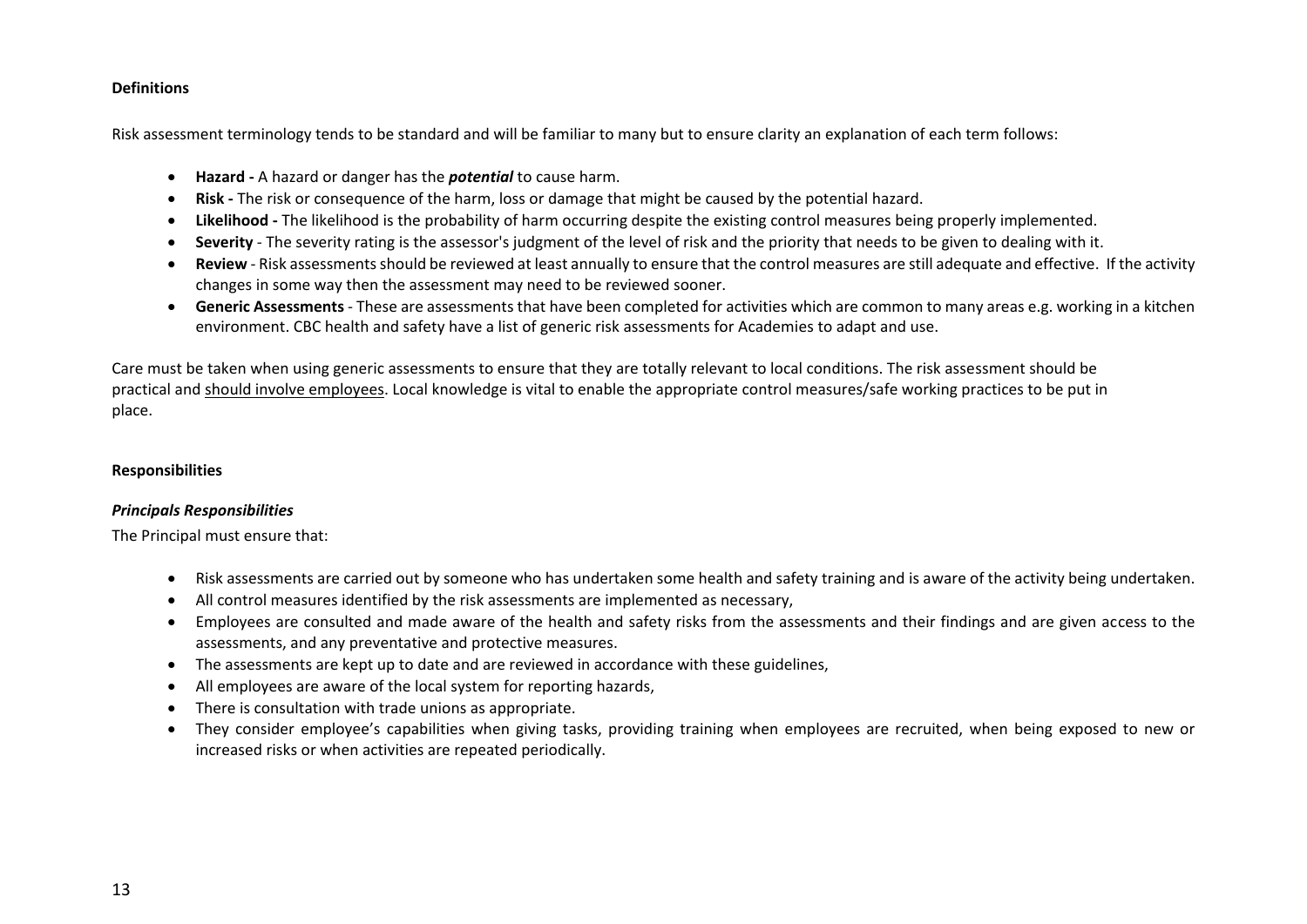# *Employees' Responsibilities*

Employees must:

- comply with the assessment findings and report any deficiencies or significant hazards that have not been identified,
- staff who are pregnant are advised to inform their manager at the earliest opportunity so that an individual risk assessment can be undertaken.
- Use equipment etc. in accordance with training and instructions provided.
- Inform the Principal about serious danger and health and safety shortcomings.

# **Training and Competence to Undertake Risk Assessments**

It is the Principals responsibility to ensure that all risk assessments are carried out by a competent person.

The competent person should have knowledge and understanding of the activities that s/he is assessing and be familiar with the principles of risk assessment. Academy environments are relatively low risk. In a Academy establishment it may be appropriate to delegate the task of risk assessment to particular teachers (i.e. science teachers for science risk assessments) as they will have the necessary insight into the various work activities for which they are responsible.

It is recommended that all employees undertake a basic health and safety training course where risk assessments are reviewed. Please consult training guidance and the Academies training matrix for more information.

Where specialist skills are required, as in the moving and handling of people, regular courses are also available for key individuals who will be taught the necessary skills. Academies must source their own health and safety training, it is no longer provided by CBC.

#### **The Risk Assessment Process**

*Step One: Identify the Hazards*

When reviewing an activity, look at the potential hazards.

For example, if painting classrooms, possible hazards include:

- Falls from height
- Slips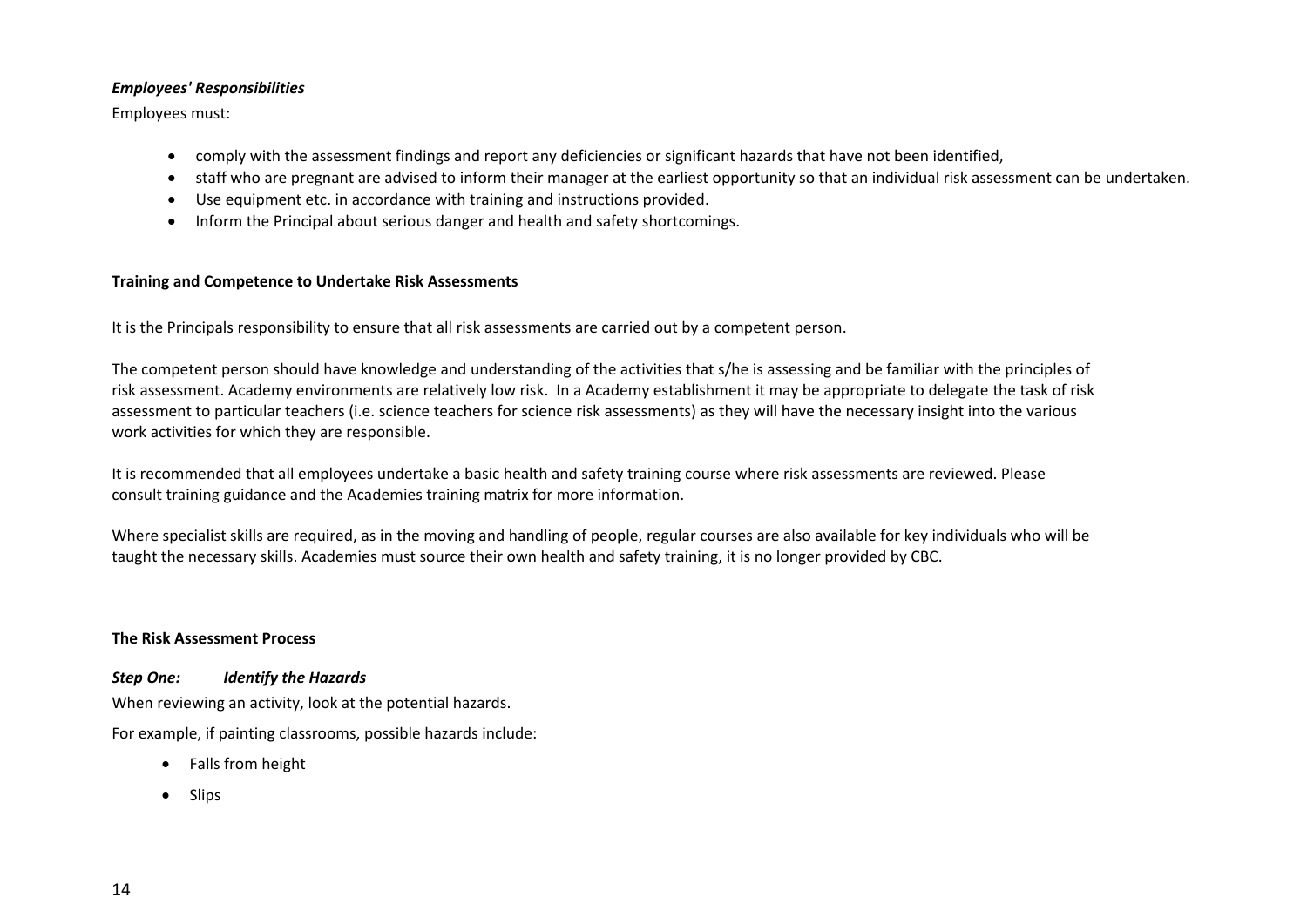- Fumes, solvents
- Lone working
- Over reaching on stepladders

Whilst the person carrying out an activity is likely to be most at risk it is also necessary to consider whether others might also be affected. A common example of this is the cleaning of floors in an Academy. Hazards will include the use of chemicals and moving of heavy equipment by the cleaners, but the matter of wet floors and potential for slips and trips by staff or pupils will also need to be taken into account.

# *Step Two: Decide who might be harmed and how*

Remember that the aim is to identify additional control measures to reduce the risk so far as practicable.

The following is a hierarchy of control measures as specified in the HSE guidance on risk assessment:

- **A. Elimination.** Redesign the job or substitute a substance so that the hazard is removed or eliminated. For example, duty holders must avoid working at height where they can.
- **B. Substitution.** Replace the material or process with a less hazardous one. For example, use a small MEWP to access work at height instead of step ladders. Care

should be taken to ensure the alternative is safer than the original.

- **C. Engineering controls.** Use work equipment or other measures to prevent falls where you cannot avoid working at height. Install or use additional machinery such as local exhaust ventilation to control risks from dust or fume. Separate the hazard from operators by methods such as enclosing or guarding dangerous items of machinery/equipment. Give priority to measures which protect collectively over individual measures.
- **D. Administrative controls.** These are all about identifying and implementing the procedures you need to work safely. For example: reducing the time workers are exposed to hazards (e.g. by job rotation); prohibiting use of mobile phones in hazardous areas; increasing safety signage and performing risk assessments.
- **E. Personal protective clothes and equipment.** Only after all the previous measures have been tried and found ineffective in controlling risks to a reasonably practicable level, must personal protective equipment (PPE) be used. For example, where you cannot eliminate the risk of a fall, use work equipment or other measures to minimise the distance and consequences of a fall (should one occur). If chosen, PPE should be selected and fitted by the person who uses it. Workers must be trained in the function and limitation of each item of PPE.